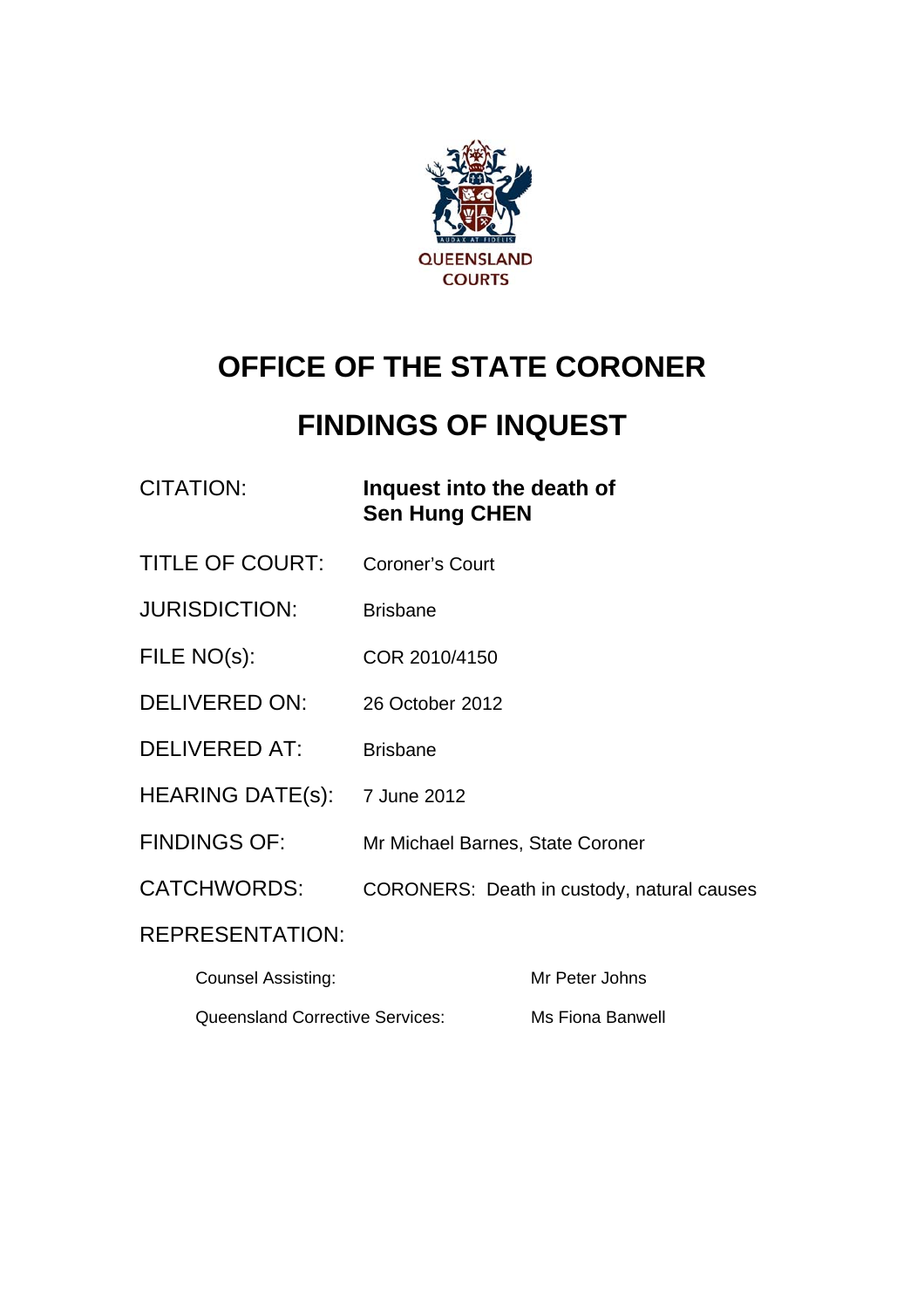## **Table of Contents**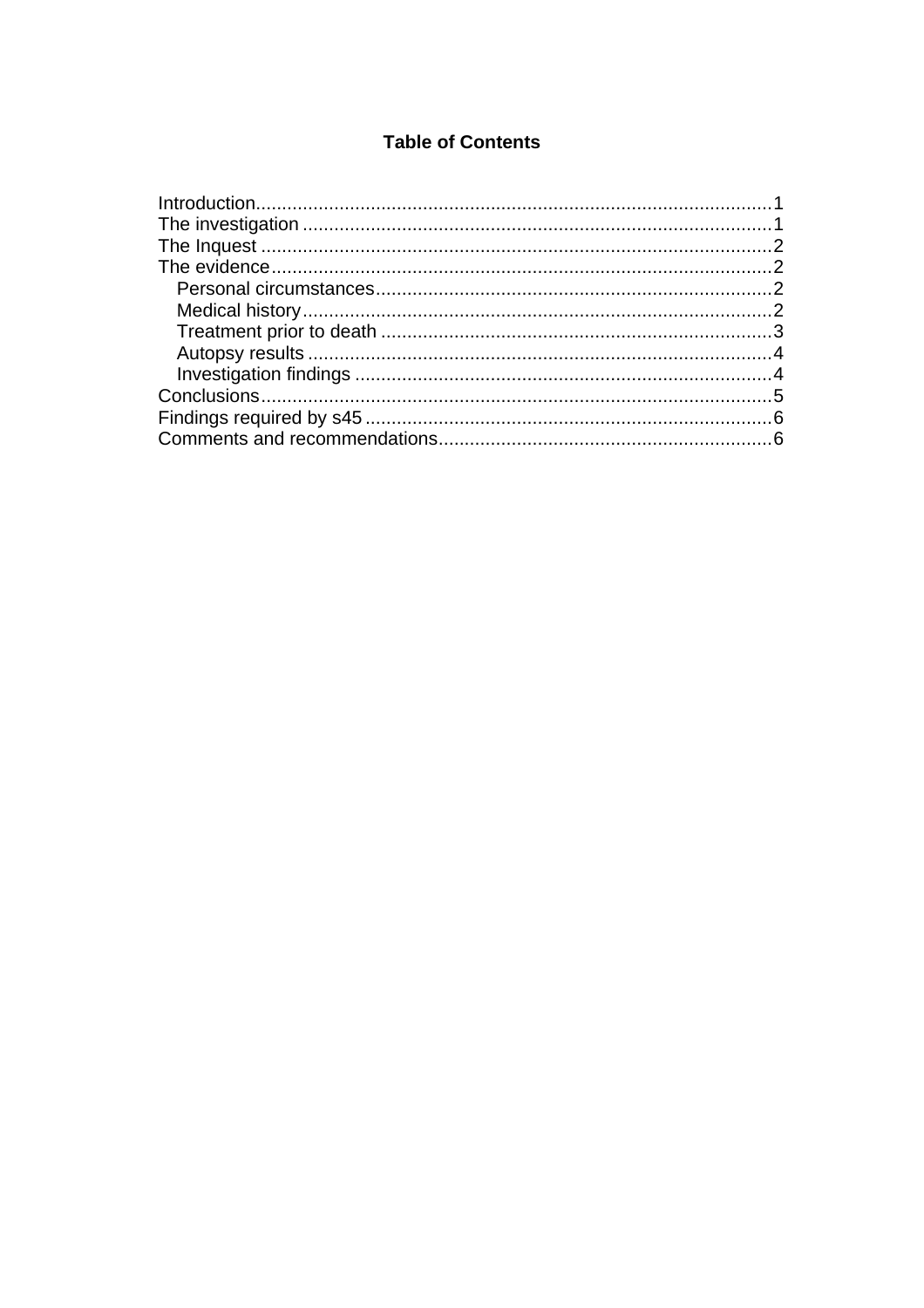<span id="page-2-0"></span>The *Coroners Act 2003* provides in s. 47 that when an inquest is held into a death in custody, the coroner's written findings must be given to the family of the person who died, each of the persons or organisations granted leave to appear at the inquest and to various officials with responsibility for the justice system. These are my findings in relation to the death of Sen Hung Chen. They will be distributed in accordance with the requirements of the Act and posted on the web site of the Office of State Coroner.

## *Introduction*

Sen Hung Chen was 65 years of age when he died while in custody, but under the care of medical staff, at the Princess Alexandra Hospital Secure Unit (PAHSU) in the early hours of 6 December 2010. Mr Chen had been imprisoned 15 months earlier at the Borallon Correctional Centre (BCC). Three months prior to his death, investigations by medical staff at PAHSU revealed cancerous lesions that had spread in such a way as to make them untreatable.

These findings:

- confirm the identity of the deceased person, the time, place and medical cause of his death;
- consider whether any third party contributed to his death;
- determine whether the authorities charged with providing for the prisoner's health care needs adequately discharged those responsibilities; and
- consider whether any changes to procedures or policies could reduce the likelihood of deaths occurring in similar circumstances or otherwise contribute to public health and safety or the administration of justice.

# *The investigation*

An investigation into the circumstances leading to the death of Mr Chen was conducted by Detective Senior Constable Suzanne Newton from the QPS Corrective Services Investigation Unit (CSIU).

Once Mr Chen had been found deceased in his hospital bed the room was appropriately secured. A QPS officer attended and took a series of photographs of the room and the body *in situ*. Detective Senior Constable Newton and another CSIU officer attended the hospital and made their own observations of the scene before liaising with hospital staff in order to access relevant medical records. Those officers later attended BCC and seized all documentation relating to Mr Chen. They took statements from several corrective services officers (CSO's) and nursing staff. The CSIU officers conducted interviews with six inmates who had the most detailed knowledge of Mr Chen and the circumstances leading to his hospitalisation.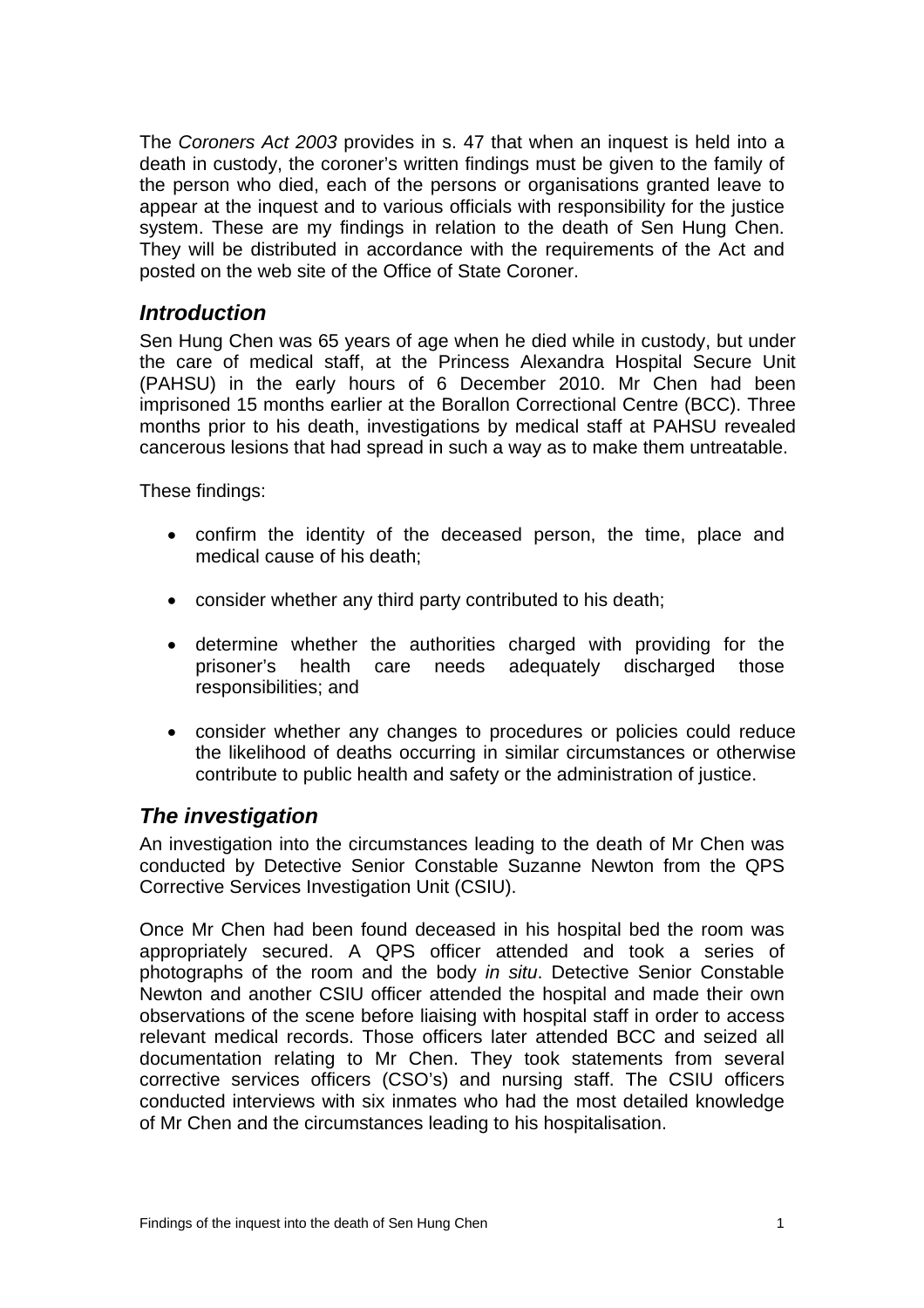<span id="page-3-0"></span>A statement was obtained from the doctor at PAHSU who declared Mr Chen deceased and from nursing staff who had cared for Mr Chen in the month preceding his death.

I am satisfied the investigation was thoroughly and professionally conducted and all relevant material was accessed.

## *The Inquest*

An inquest was held in Brisbane on 7 June 2012. Mr Johns was appointed counsel assisting and leave to appear was granted to Queensland Corrective Services. All of the statements, records of interview, medical records, photographs and materials gathered during the investigation were tendered at the inquest.

The investigating officer gave evidence and Mr Johns proposed that no further oral evidence be heard subject to objection from any other party. Mr Johns had earlier written to Mr Chen's wife, enclosing a copy of the police investigation report and explaining that he would make this submission. No objection was received to the proposed course from any party.

As a result of some concerns about a delay in medical image results being reported and disseminated, I caused inquiries to be made of the PAH. The responses satisfied me that the delay had not in any way contributed to Mr Chen's death and that the hospital was taking steps to address the causes of the delay.

# *The evidence*

#### **Personal circumstances**

Mr Chen was born on 5 May 1945. He was a Taiwanese national who is survived by his wife, Chiu Yuan Hsiao, and his children.

On 11 November 2004 he was residing at Aspley in the northern suburbs of Brisbane with his wife and children when he and his wife were arrested and charged under Commonwealth legislation with two counts of conspiracy to defraud. These charges were not finally dealt with until 28 August 2009 when Mr Chen and his wife were both convicted. Mr Chen was sentenced to 10 years imprisonment on the most serious charge. A parole eligibility date was set for 27 August 2016 with Mr Chen to be deported to Taiwan on release.

Mr Chen was transported on the day of his conviction to the BCC where, apart from brief stays at PAHSU, he remained. Ms Hsiao was incarcerated at Brisbane Women's Correctional Centre (BWCC). After the diagnoses of Mr Chen's cancer, arrangements were made for Ms Hsiao to visit her husband on a number of occasions.

## **Medical history**

On arrival at the BCC Mr Chen underwent an intake medical assessment where he was noted to have the following long-term medical conditions: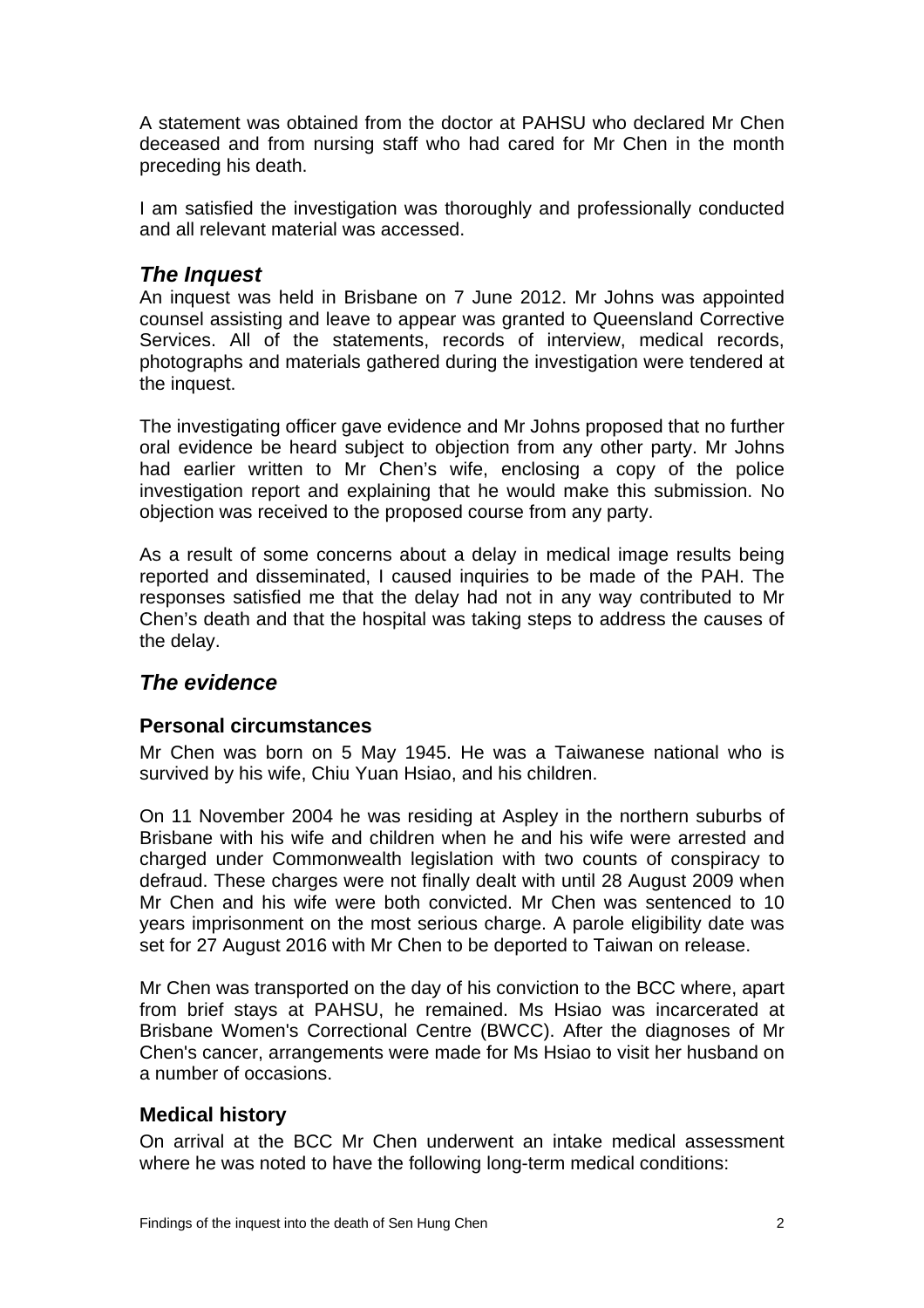- <span id="page-4-0"></span>• Hepatitis C:
- Child Pugh B cirrhosis;
- Type II diabetes mellitus; and
- Hypertension.

During his intake assessment Mr Chen denied any history or thoughts of suicide or self harm.

Medical records from BCC which were tendered at the inquest show that Mr Chen was seen regularly by nursing staff and visiting medical officers (VMO's) throughout his stay there. In 2009 and the first half of 2010 the purpose of these assessments related to the monitoring of Mr Chen's hypertension and treatment of the side effects of that condition.

#### **Treatment prior to death**

In June 2010 Mr Chen began to complain to medical staff of a "*tender flank*" and a loss of appetite. This worsened over the course of the next month with pain levels increasing and the added symptoms of nausea and a distended stomach.

On 24 July 2010 Mr Chen was referred by a VMO to the PAHSU for a thorough assessment. On 10 August he was seen by the medical director of the unit, Dr Stuart McDonald. He thought Mr Chen might have renal/ureteric colic and ordered a CT scan of the kidneys and bladder. This was not performed until 31 August. It was not apparent to Dr McDonald when he viewed the scan, but it showed multiple pulmonary nodes and a right pleural effusion. This was picked up by the radiologist who examined the scan and reported to Dr McDonald three days later.

In the interim Mr Chen had been returned to the BCC. It is clear from the medical records that by early September 2010 Mr Chen was in significant pain. Whereas only eight weeks earlier his abdomen had been described in medical records as merely "*tender*" and the VMO had noted that he was "*not in distress*", by 3 September 2010 Mr Chen's fellow inmates were sufficiently concerned for him that they contacted the BCC medical centre on his behalf. On that day one of Mr Chen's fellow inmates told nursing staff that Mr Chen was squatting on the floor next to his bed holding his side. When nursing staff attended on him Mr Chen told them that the pain was "*different to the pain he has experienced before*".

Mr Chen was sent to Ipswich Hospital emergency department and admitted for a chest CT scan. That showed a large lesion of the right lobe of the liver which was deemed consistent with, amongst other possible causes, primary hepatocellular carcinoma. Mr Chen was transferred to the PAHSU where further diagnostic testing was conducted.

On 8 September 2010 Dr McDonald from the PAHSU rang the nursing staff at the BCC to inform them that Mr Chen had been diagnosed from CT scans with *hepatocellular* cancer which appeared to have spread to the lungs and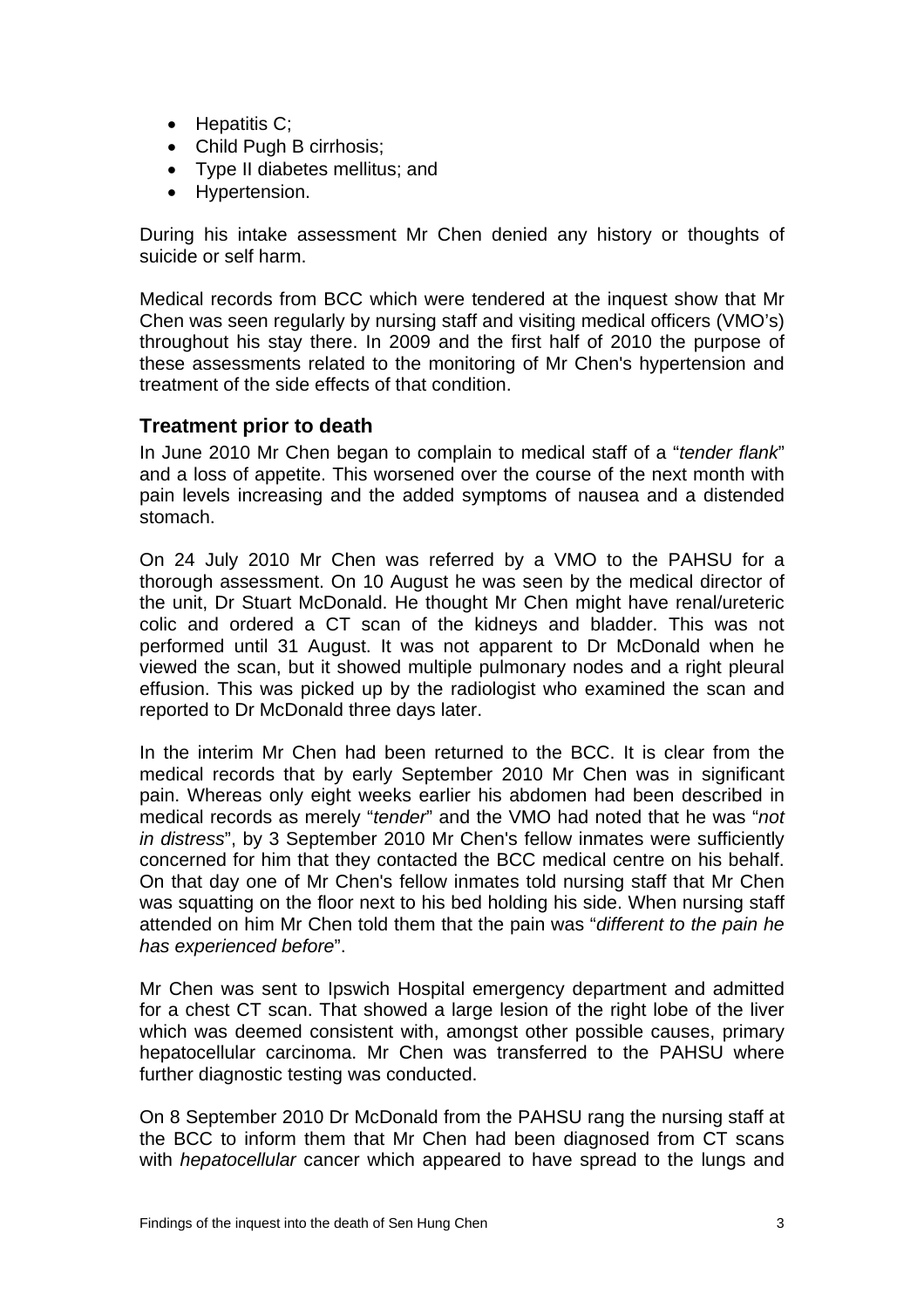<span id="page-5-0"></span>lung cavity. It was immediately clear that the prognosis for Mr Chen was extremely poor.

On 13 November 2010 Mr Chen was readmitted to the PAHSU as a result of medical complications arising from the cancer and his underlying liver disease. Tests performed at this time revealed the malignant cells were adenocarcinoma (glandular cancer cells) indicating that the primary cancer was not in fact from the liver even though that is where it was now most prominent. Palliative care was provided to Mr Chen and after some improvement he was returned to the BCC on 22 November 2010.

On 30 November 2010 Mr Chen was again admitted to the PAHSU as his condition had deteriorated significantly and he could no longer be managed by health staff at the BCC. He was reviewed by the palliative care team at PAHSU with this condition being considered by that time "*pre-terminal*". Mr Chen was managed medically with an emphasis on keeping him comfortable.

Shortly before 4:00am on 6 December 2010 registered nurse Argie Serina was performing a regular check on Mr Chen when she noticed that his breathing was very shallow and infrequent. Minutes later it appeared that Mr Chen had stopped breathing and the resident medical officer was notified. That medical officer, Dr James Hung examined Mr Chen and pronounced him deceased.

Two CSO's were on duty at the PAHSU at the time and they locked and secured the room that Mr Chen had occupied and made arrangements for his wife to be notified.

#### **Autopsy results**

An external autopsy examination was carried out on 7 December 2010 by an experienced forensic pathologist, Dr Beng Ong.

Samples were taken for toxicological testing and this revealed only the presence of drugs administered at the PAHSU at appropriately therapeutic levels.

Dr Ong had access to all medical records relating to Mr Chen. After considering these, the toxicological results and his own observations he issued a certificate listing the cause of death as:

*1(a) Metastatic adenocarcinoma (unknown primary)*

#### **Investigation findings**

None of the other inmates at the BCC provided information to the investigating officers suggestive of foul play or of any deficiency or inappropriateness with regard to the treatment received by Mr Chen while in custody.

The examination of Mr Chen's room at the PAHSU revealed no signs of violence.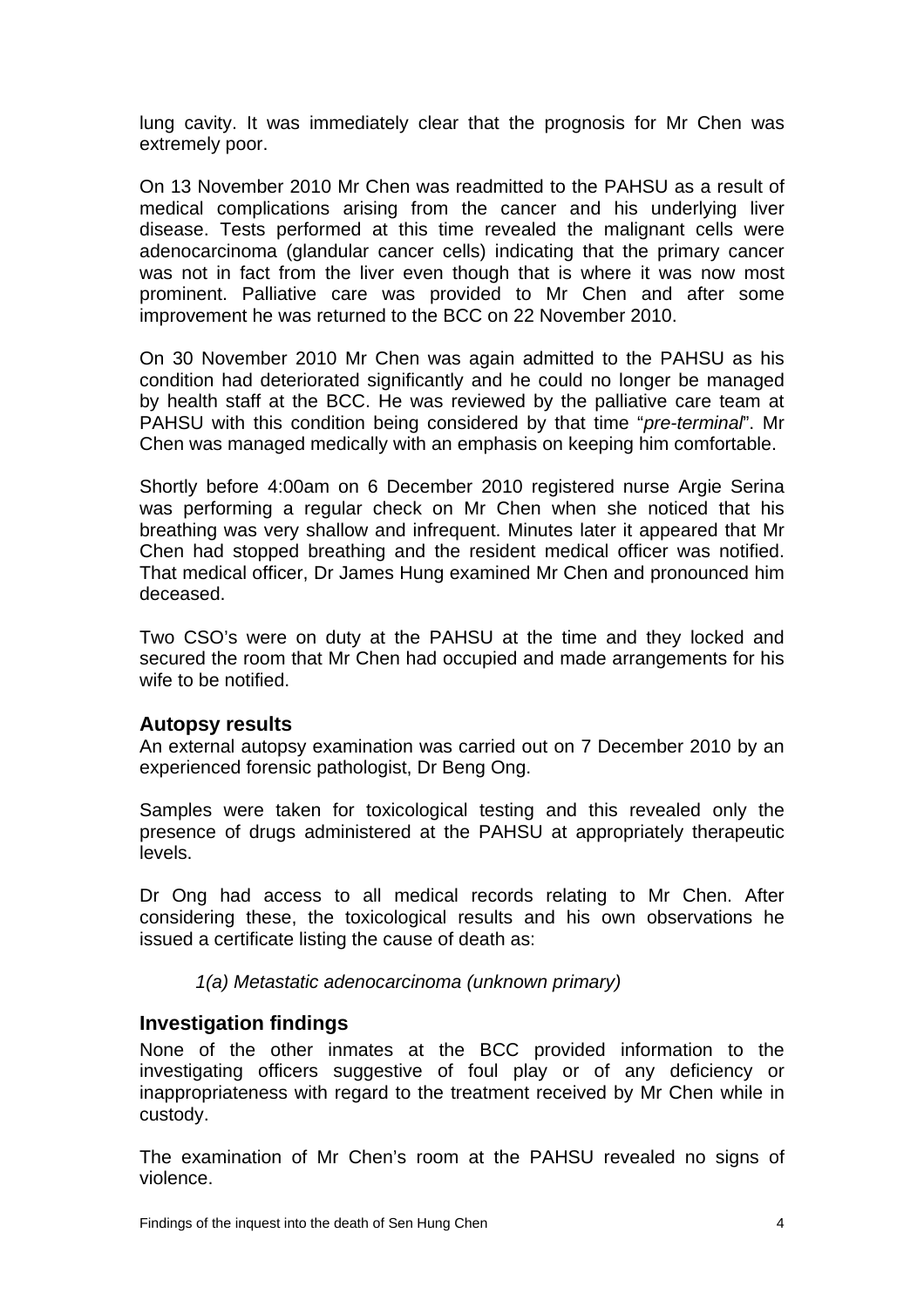<span id="page-6-0"></span>The investigating officer, Detective Senior Constable Newton, told the inquest that the CSIU investigation into Mr Chen's death did not lead to any suspicion that the death of Mr Chen was anything but natural.

#### **Medical Review**

The medical records pertaining to Mr Chen were sent by counsel assisting to the Clinical Forensic Medicine Unit where they were independently reviewed by Dr Gary Hall. He considered the treatment provided to Mr Chen following his diagnosis of cancer to have been of a very high standard. Mr Chen was provided with appropriate palliative care, his dietary needs were catered for and translation services were provided. Dr Hall was, though, concerned at the three week delay, between 10 and 31 August 2010, for a CT scan to be arranged and the three day delay in the results of that scan being reported to Dr McDonald. He noted this concern while acknowledging the delay would not have had impact on the outcome for Mr Chen.

In response Dr McDonald advised that these time frames were not unusual in his experience depending upon the clinical circumstances. In this case Dr McDonald was not concerned that the clinical presentation of Mr Chen as at 10 August 2010 called for more urgent examination. Further, representatives for the PA Hospital have stated that these timings are consistent with those that might be expected by members of the public, with a similar clinical presentation, who are being treated at the hospital.

## *Conclusions*

I conclude that Mr Chen died from natural causes. I find that none of the correctional officers or inmates at the BCC caused or contributed to his death.

I am satisfied that Mr Chen was given adequate medical treatment at the BCC during the latter part of 2010. Although it is clear in hindsight that his presentation in June and July 2010 was related to his cancer, the symptoms were at that time reasonably attributed to various other causes that needed to be discounted before further testing was justified. This was especially so given Mr Chen's underlying medical conditions. A timely referral was made to the PAH where more extensive testing could be conducted.

I am satisfied that the care afforded to Mr Chen by staff at the PAH after his diagnosis of cancer was of a high standard.

The opinion of Dr Hall is that a patient in a large public hospital should reasonably expect to obtain an appointment for a CT scan within a shorter time than did Mr Chen in August 2010. This is not disputed by Dr McDonald or the PAH. In response it was noted only that there was no difference in this regard between the quality of treatment provided to prisoners and that provided to other members of the public. There is no evidence contradicting that submission.